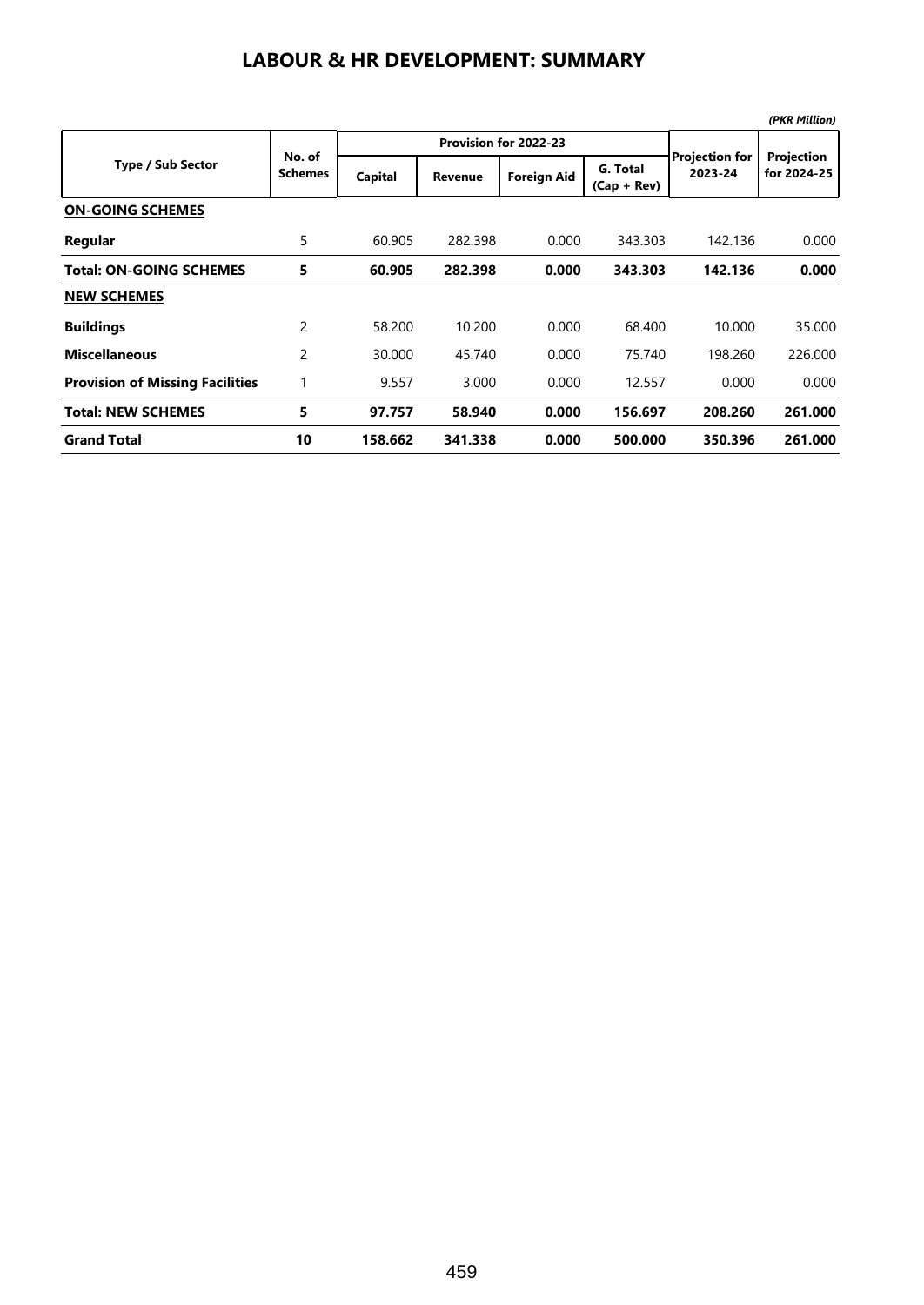## **Labour & HR Development**

|                  |                                                                                                                                                                                                 |           |                            |                       |         |                               |                         |         | (PKR Million)                      |
|------------------|-------------------------------------------------------------------------------------------------------------------------------------------------------------------------------------------------|-----------|----------------------------|-----------------------|---------|-------------------------------|-------------------------|---------|------------------------------------|
| <b>GS</b><br>No  | <b>Scheme Information</b><br>Scheme ID / Approval Date / Location                                                                                                                               | Est. Cost | Accum.<br>Exp.<br>June, 22 | Provision for 2022-23 |         |                               | <b>MTDF Projections</b> |         | Throw fwd                          |
|                  |                                                                                                                                                                                                 |           |                            | Cap.                  | Rev.    | <b>G.Total</b><br>(Cap.+Rev.) | 2023-24                 | 2024-25 | <b>Beyond</b><br><b>June, 2025</b> |
| $\mathbf{1}$     | $\mathbf{2}$                                                                                                                                                                                    | 3         | $\overline{\mathbf{4}}$    | 5                     | 6       | $\overline{7}$                | 8                       | 9       | 10                                 |
|                  | <b>ON-GOING SCHEMES</b>                                                                                                                                                                         |           |                            |                       |         |                               |                         |         |                                    |
| Regular          |                                                                                                                                                                                                 |           |                            |                       |         |                               |                         |         |                                    |
| 4680             | <b>Construction of Office Building</b><br>Directorate Labour Welfare Lahore<br>(North)<br>01192102771 / 20-08-2021 / Lahore                                                                     | 110.000   | 49.595                     | 60.405                | 0.000   | 60.405                        | 0.000                   | 0.000   | 0.000                              |
| 4681             | <b>Construction of Office Building</b><br><b>Directorate of Labour Welfare</b><br>Bahawalpur<br>01292200024 / Un-Approved /<br><b>Bahawalpur</b>                                                | 31.159    | 30.659                     | 0.500                 | 0.000   | 0.500                         | 0.000                   | 0.000   | 0.000                              |
| 4682             | <b>Establishment of Job Centers in Punjab</b><br>Province<br>01372000165 / 31-12-2020 / Punjab                                                                                                  | 308.828   | 60.086                     | 0.000                 | 106.606 | 106.606                       | 142.136                 | 0.000   | 0.000                              |
| 4683             | Strengthening of Labour Inspection<br><b>Regime to Ensure Workplace</b><br><b>Compliance in Punjab</b><br>01372100525 / 30-07-2021 / Punjab                                                     | 196.027   | 161.409                    | 0.000                 | 34.618  | 34.618                        | 0.000                   | 0.000   | 0.000                              |
| 4684             | <b>Punjab Home Based and Domestic</b><br><b>Workers Survey</b><br>01372100527 / 25-11-2021 / Punjab                                                                                             | 166.174   | 25.000                     | 0.000                 | 141.174 | 141.174                       | 0.000                   | 0.000   | 0.000                              |
|                  | <b>Total: Regular</b>                                                                                                                                                                           | 812.188   | 326.749                    | 60.905                | 282.398 | 343.303                       | 142.136                 | 0.000   | 0.000                              |
|                  | <b>Total: ON-GOING SCHEMES</b>                                                                                                                                                                  | 812.188   | 326.749                    | 60.905                | 282.398 | 343.303                       | 142.136                 | 0.000   | 0.000                              |
|                  | <b>NEW SCHEMES</b>                                                                                                                                                                              |           |                            |                       |         |                               |                         |         |                                    |
| <b>Buildings</b> |                                                                                                                                                                                                 |           |                            |                       |         |                               |                         |         |                                    |
| 4685             | Revamping of Office Building Directorate<br>of Labour Welfare and Women Workers<br>Training Center on Labour Standards at<br>Faisalabad<br>01092200028 / Un-Approved /<br>Faisalabad            | 70.000    | 0.000                      | 20.100                | 4.900   | 25.000                        | 10.000                  | 35.000  | 0.000                              |
| 4686             | <b>Extension in Building of Punjab Labour</b><br>Court No. 11 Dera Ghazi Khan<br>01042200040 / Un-Approved / Dera<br>Ghazi Khan                                                                 | 43.400    | 0.000                      | 38.100                | 5.300   | 43.400                        | 0.000                   | 0.000   | 0.000                              |
|                  | <b>Total: Buildings</b>                                                                                                                                                                         | 113.400   | 0.000                      | 58.200                | 10.200  | 68.400                        | 10.000                  | 35.000  | 0.000                              |
|                  | <b>Miscellaneous</b>                                                                                                                                                                            |           |                            |                       |         |                               |                         |         |                                    |
| 4687             | <b>Capacity Building of Occupational Safety</b><br>& Health Regime to Promote Safer<br><b>Working Conditions at Workplace-</b><br>(Phase-II-09 Divisions)<br>01372200019 / Un-Approved / Punjab | 300.000   | 0.000                      | 30.000                | 29.740  | 59.740                        | 117.260                 | 123.000 | 0.000                              |
| 4688             | Disengaging Child from Labour and<br><b>Referring to Schools</b><br>01372200039 / Un-Approved / Punjab                                                                                          | 200.000   | 0.000                      | 0.000                 | 16.000  | 16.000                        | 81.000                  | 103.000 | 0.000                              |
|                  | <b>Total: Miscellaneous</b>                                                                                                                                                                     | 500.000   | 0.000                      | 30.000                | 45.740  | 75.740                        | 198.260                 | 226.000 | 0.000                              |